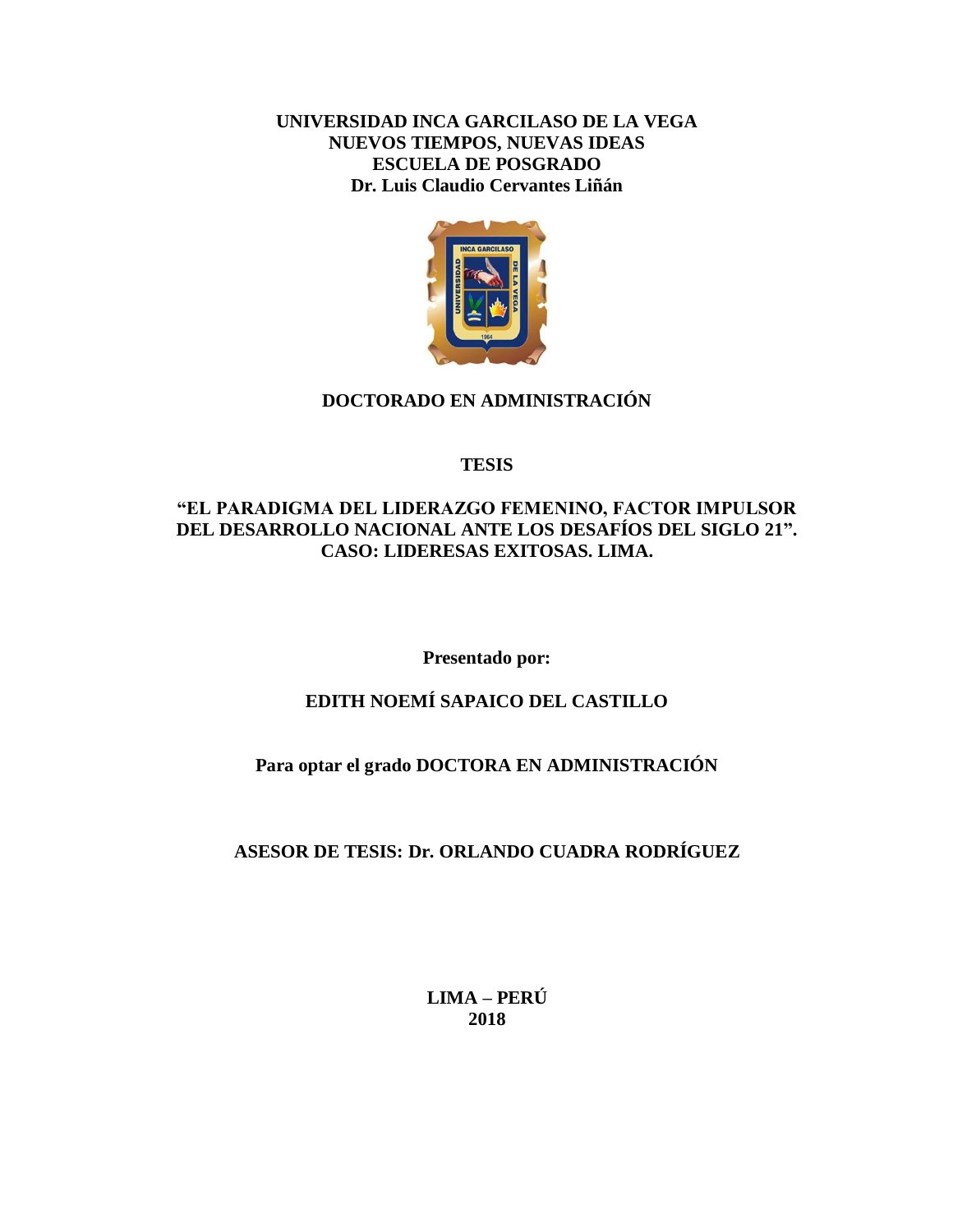#### **RESUMEN**

El desarrollo nacional del País responde al desarrollo integral de sus organizaciones con su plena capacidad de recursos, considerándose en ello la importancia del liderazgo efectivo ante sus desafíos del presente siglo 21. Cabe mencionar también que, existen aún controversias culturales que no permiten una mayor colaboración del binomio humano en el progreso de nuestros pueblos. En tal sentido, el objetivo general del trabajo de investigación fue describir y también explicar la importancia del paradigma del Liderazgo femenino como un factor impulsor del desarrollo nacional ante los desafíos del siglo 21. El tipo de investigación fue mixta: teórica y aplicada (no experimental). El nivel de investigación trabajado fue descriptivo. El método usado fue cualitativo. El diseño de investigación fue descriptivo-correlacional. La población: no existe registro de información de cifras sobre mujeres exitosas en Lima, por lo tanto, la población fue indeterminada y finita. La muestra: probabilística y ascendió a 385 lideresas exitosas de Lima Metropolitana. Los instrumentos utilizados para la medición de las variables fueron primarios y secundarios. Los resultados indicaron que las lideresas son exitosas en cada objetivo trazado, cooperando con efectividad en los ámbitos donde labore. Son retadoras contra la adversidad coyuntural y no contra el liderazgo tradicional. La conclusión a la que arribó la tesis fue que, el Paradigma del Liderazgo femenino es un factor impulsor porque contribuye significativamente al logro del Objetivo del Desarrollo Nacional ante los desafíos del siglo 21.

*Palabras claves***:** liderazgo femenino, objetivos de desarrollo nacional, social, económico, político, cultural.